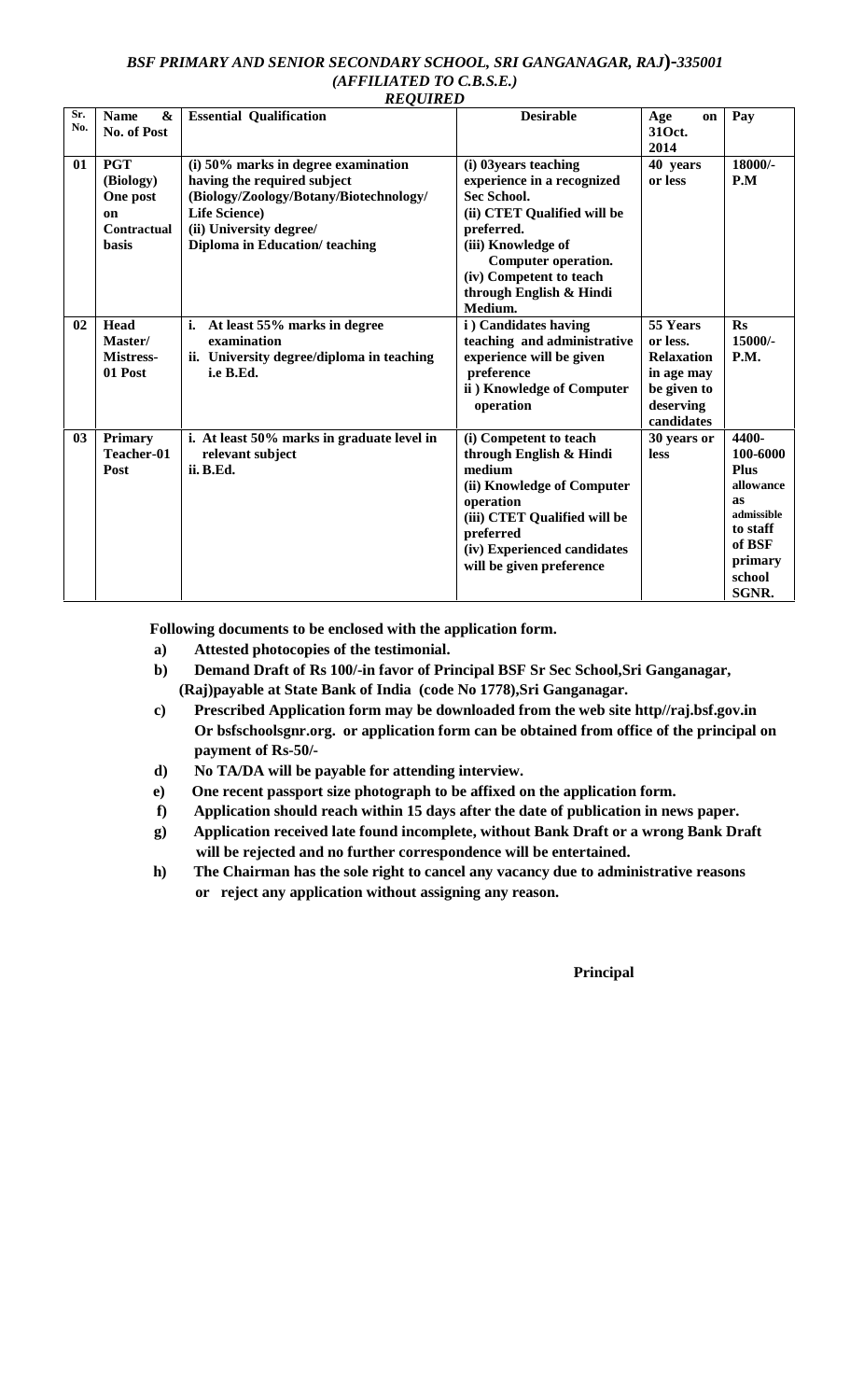# **BSF SENIOR SECONDARY RESIDENTIAL SCHOOL SRI GANGANAGAR (RAJ) RESUME**

| APPLICATION FOR THE POST:                                  |  |
|------------------------------------------------------------|--|
| 01 - NAME                                                  |  |
| 02- FATHER'S/HUSBAND'S NAME:------------------------------ |  |
|                                                            |  |
|                                                            |  |

**PHOTO**

**05- PERMANENT ADDRESS (with Telephone No.)------------------------------**

**------------------------------------------------------------------------------------**

**06-CORRESPONDENCE ADDRESS (With Telephone No.) ------------------------------**

**\_\_\_\_\_\_\_\_\_\_\_\_\_\_\_\_\_\_\_\_\_\_\_\_\_\_\_\_\_\_\_\_\_\_\_\_\_\_\_\_\_\_\_\_\_\_\_\_\_\_\_\_\_\_\_\_\_\_\_\_\_\_\_\_\_\_\_\_\_\_**

**07-NATIONALITY: -------------------------------------------------------------------------------**

### **08-ACADEMIC/PROFESSIONAL QUALIFICATIONS**

| <b>Qualifications</b>  | <b>Board/University</b> | <b>Subjects</b> | <b>of</b><br>Years<br><b>Passing</b> | <b>of</b><br>$\frac{6}{9}$<br><b>Marks</b> | <b>Division</b> |
|------------------------|-------------------------|-----------------|--------------------------------------|--------------------------------------------|-----------------|
| <b>High School</b>     |                         |                 |                                      |                                            |                 |
| $Inter+2$              |                         |                 |                                      |                                            |                 |
| <b>Graduation</b>      |                         |                 |                                      |                                            |                 |
| <b>Post Graduation</b> |                         |                 |                                      |                                            |                 |
| Any Other              |                         |                 |                                      |                                            |                 |

## **09-Professional Qualification**

| Name of Year of<br><b>Candidate</b>   Passing | <b>Board</b> /<br><b>University   Marks</b> | <b>Max</b> |       | <b>Marks</b><br><b>Obtained</b> |      | <b>Percentage</b><br>Of Marks Taken<br>& division | Subject |
|-----------------------------------------------|---------------------------------------------|------------|-------|---------------------------------|------|---------------------------------------------------|---------|
| B.Ed.                                         |                                             | Th.        | Prac. | Th.                             | Prac |                                                   |         |
|                                               |                                             |            |       |                                 |      |                                                   |         |
| M.Ed.<br>Other                                |                                             |            |       |                                 |      |                                                   |         |

## **10- Knowledge of Computer**

| <b>Course Name</b> | <b>Duration of Course</b> | Organization | <b>Percentage of</b><br><b>Marks/Grade</b> |
|--------------------|---------------------------|--------------|--------------------------------------------|
|                    |                           |              |                                            |
|                    |                           |              |                                            |
|                    |                           |              |                                            |